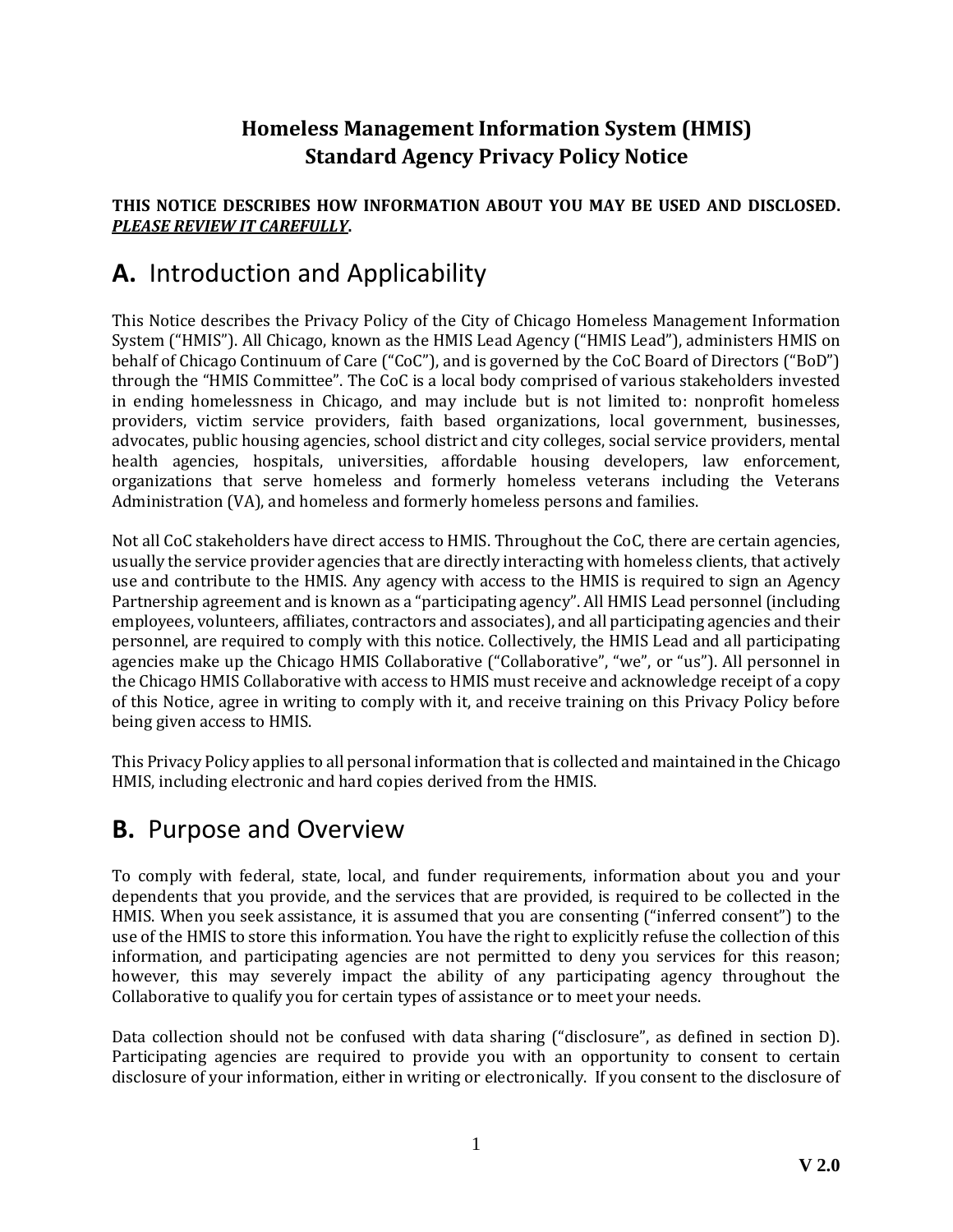your information, you enhance the ability of the Collaborative to assess your specific needs and to coordinate delivery of services to you.

### In general:

- The privacy practices described in this Notice cover all your Personally Identifiable Information ("PII") that is collected in the Chicago HMIS. "PII" is defined as: Any representation of information that permits the identity of an individual to whom the information applies to be reasonably inferred by either direct or indirect means. Further, PII is defined as information:
	- that *directly* identifies an individual (e.g., name, address, social security number or other identifying number or code, telephone number, email address, etc.); or
	- by which a specific individual can be identified if the data relates to other data elements, i.e., *indirect* identification. (These data elements may include a combination of gender, race, birth date, geographic indicator, and other descriptors.)
- Federal law may require participating agencies to have their own agency‐specific privacy policies. Information entered and accessed by the Collaborative may therefore also be covered by additional, agency‐specific privacy policies. Participating agencies may be more restrictive in their privacy policies, but may not be less restrictive than this Privacy Policy. In accordance with federal law, all participating agencies are required to post a sign at their intake desks, offices, or website, if applicable, explaining the reasons information is requested.
- This Privacy Policy is intended to be consistent with requirements under the following Federal statutes and regulations:
	- the HMIS Data and Technical Standards and subsequent HMIS notices issued by the Department of Housing and Urban Development (HUD) and their federal partners through the U.S. Interagency Council on Homelessness (USICH);
	- 45 CFR, Part 160 and Subparts A and E of Part 164 the Privacy Rule of the Health Insurance Portability and Accountability Act of 1996 and subsequent amendments (HIPAA);
	- 42 CFR Part 2 (Confidentiality of Alcohol and Drug Abuse Patient Records);
	- Mental Health and Developmental Disabilities Confidentiality Act (740 ILCS 110/)
	- Runaway and Homeless Youth Act (RHY Act);
	- Family Educational Rights and Privacy Act (FERPA).

This Privacy Policy also is intended to be consistent with requirements outlined in applicable state and local laws.

- The CoC and the HMIS Lead reserve the right to amend this Privacy Policy at any time. It is possible that an amendment may affect personal information that we obtained before the effective date of the amendment. We will maintain a record of the changes made in amendments and post new versions of this Privacy Policy on the website located at: [http://www.allchicago.org/who-we-are/chicago-alliance/HMIS.](http://www.allchicago.org/who-we-are/chicago-alliance/HMIS) Any amendment will be posted as a draft at least 30 days prior to taking effect.
- Every adult client and emancipated minor (person at least 18 years old) must provide his or her consent before his or her information can be shared within the Collaborative.
	- Adults may not provide consent on behalf of other adults.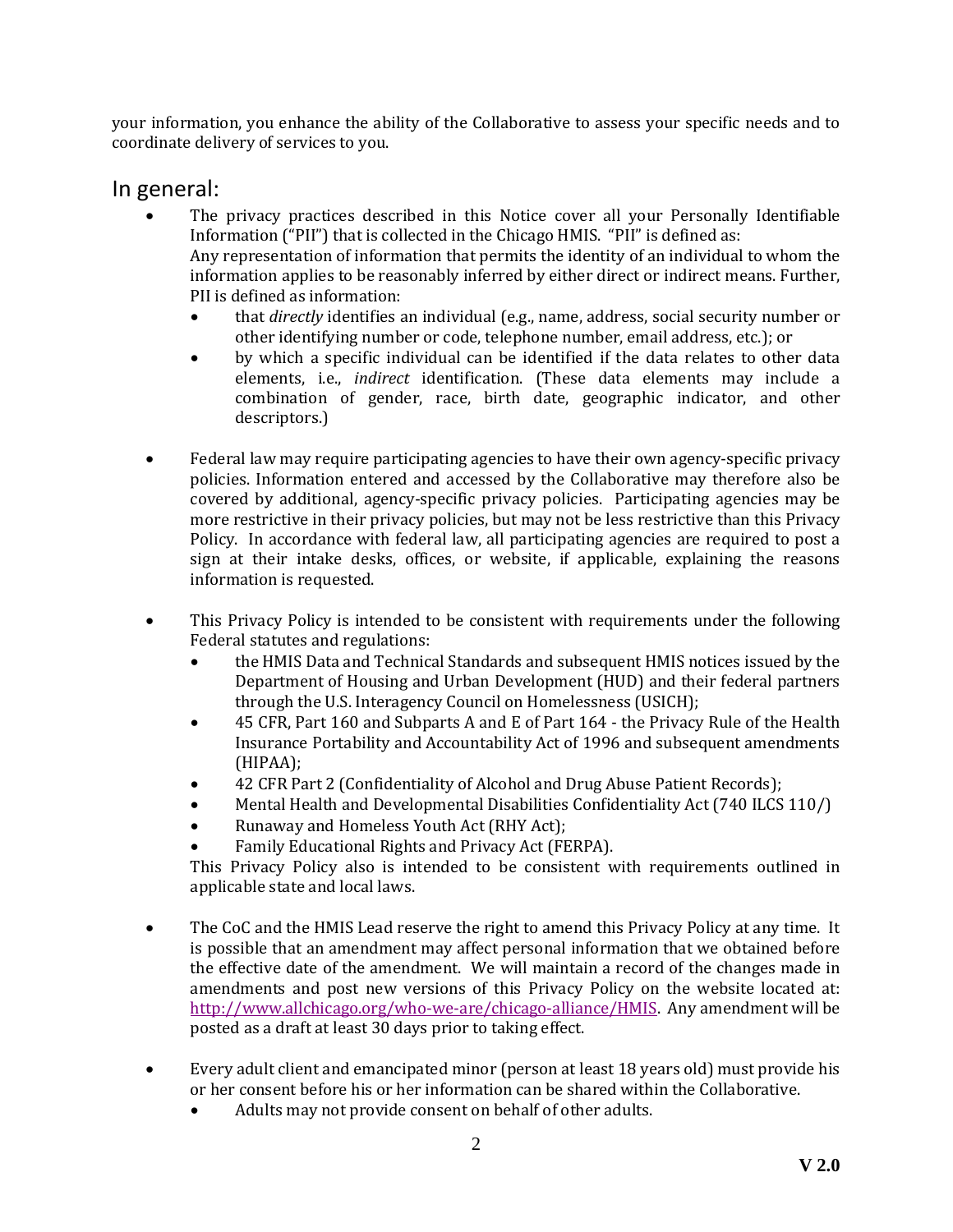- In the case of dependents under the age of 18, parental or guardian (if you consider yourself responsible) consent must be obtained. Minors (persons less than 18 years old) may not consent to share information and their information will not be shared except with the consent of a responsible family member.
- In the case of our telephone hotline, verbal consent to share your information is acceptable but only for purposes of referring you to a participating agency in the Collaborative.
- The Collaborative strives to collect only information that is relevant to the purposes described in Part C. below. To the extent necessary for those purposes, we seek to maintain only information that is accurate, complete, and timely. We may implement a plan to dispose of information not in current use six years after the information was created or last changed. As an alternative to disposal, we may choose to remove identifiers from the information so that the data can be maintained for analysis purposes.

Services are provided to any person or family regardless of age, gender, religion, disability, nationality, sexual orientation and race, ethnic or cultural group.

## **C.** How and Why the Chicago HMIS Collaborative collects your Personal Information

In addition to obtaining information directly from persons seeking services from participating agencies, participating agencies may also obtain information about those seeking services from:

- Other individuals who are accompanying a person seeking services, such as a guardian, caretaker, or advocate;
- Referring organizations and/or service providers;
- Law enforcement entities.

The Collaborative collects and maintains personal information for the following purposes:

- To provide or coordinate services for you;
- To locate other programs that may be able to assist you;
- For functions related to payment or reimbursement for services provided by or on behalf of the Chicago HMIS Collaborative;
- To carry out administrative functions, including legal, audit, personnel, oversight, contract monitoring, program evaluation, and other management functions;
- To comply with government and funder reporting obligations;
- For data analysis, and community reporting purposes, including reporting to the Chicago CoC to inform policy decisions;
- For academic research and
- When required by law.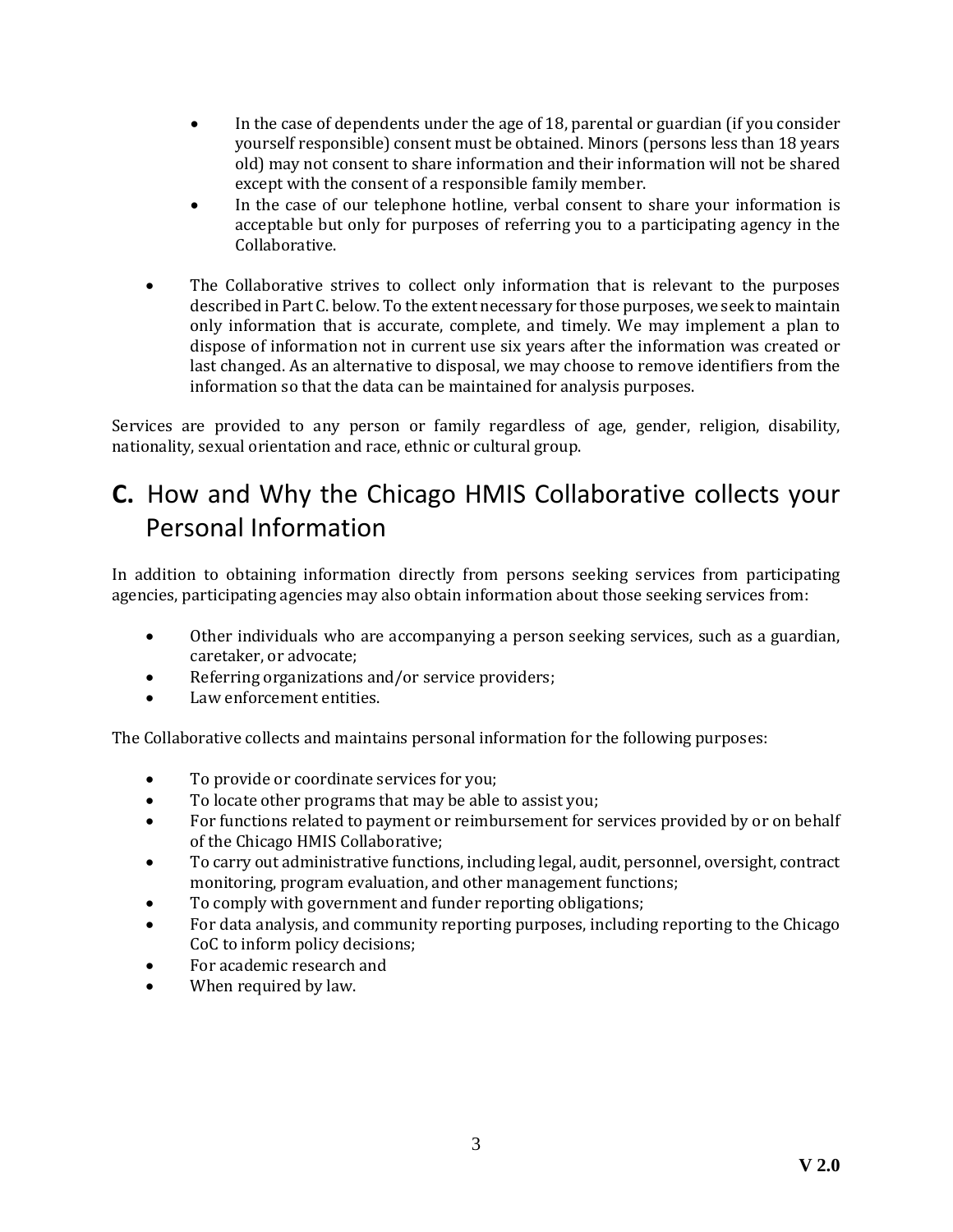## **D.** Use and disclosure of your Personal Information

For purposes of this Notice, the terms "use" and "disclosure" are defined as follows:

- i. Use" means, with respect to PII, the sharing, employment, application, utilization, examination, or analysis of such information internally within the HMIS participating agency that maintains such information or within the HMIS Lead.
- ii. "Disclosure" means, with respect to PII, the release, sharing, transfer, provision of access to, or divulging of information to an organization outside the HMIS participating agency holding the information or outside the HMIS Lead.
- 1. Your personal information may be used or disclosed **with** your consent for the following reasons:
	- To **provide or coordinate services** for you and your family to help you end your homelessness. With your consent, participating agencies may disclose your information to locate suitable services or housing, to conduct referrals and assessments, to determine program eligibility, and to otherwise collaborate to address your specific needs and circumstances;
	- For purposes of data integration with other systems or data warehousing.
- 2. Your personal Information may be used or disclosed **without** your consent for the following reasons:
	- For functions related to **payment or reimbursement for services** provided by or on behalf of the Collaborative;
	- To **carry out administrative functions,** such as legal, audit, personnel, oversight, contract monitoring, program evaluation, and other management functions;
	- To carry out maintenance and operation of the Chicago HMIS;
	- To create reports for the CoC that include your data but only in a manner in which your identity is not disclosed (this type of data is sometimes referred to as "anonymized" or "de-identified" data);
	- **When required by law to** the extent that use or disclosure complies with and is limited to the requirements of the law;
	- To **avert a serious threat to health or safety** if:
		- It is believed in good faith that the use or disclosure is necessary to prevent or lessen a serious and imminent threat to the health or safety of an individual or the public, **and**
		- ii. The use or disclosure is made to a person reasonably able to prevent or lessen the threat, including the target of the threat.
	- To **report about an individual** who is believed to be a victim of abuse, neglect, or domestic violence to a governmental authority (including a social service or protective services agency) authorized by law to receive reports of abuse, neglect or domestic violence, under any of the following circumstances:<br>i. Where the disclosure is required by law
		- Where the disclosure is required by law and the disclosure complies with and is limited to the requirements of the law;
		- ii. If the individual agrees to the disclosure;<br>iii. To the extent that the disclosure is ex
		- To the extent that the disclosure is expressly authorized by statute or regulation; **and**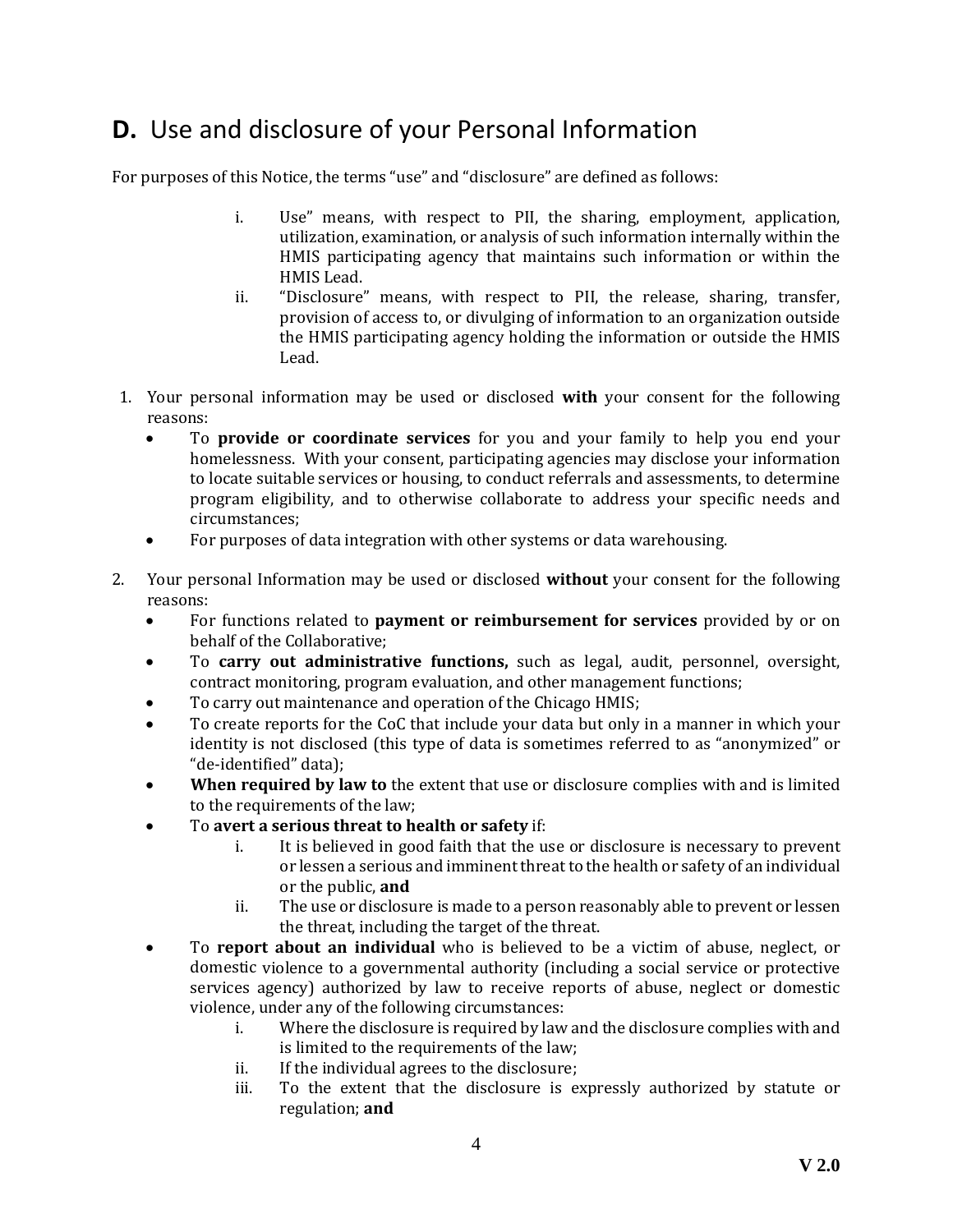- 1. It is believed the disclosure is necessary to prevent serious harm to the individual or other potential victims; **or**
- 2. If the individual is unable to agree because of incapacity, then a law enforcement or other public official authorized to receive the information for which disclosure is sought must agree that the information is not intended to be used against the individual, and must represent that an immediate enforcement activity that depends upon the disclosure would be materially and adversely affected by waiting until the individual can agree to the disclosure; **and**

the participating agency making the report promptly informs the individual who is believed to be the victim, or a personal representative, that a disclosure has been or will be made, except if:<br>1. In the exercise of professions

- 1. In the exercise of professional judgment, it is believed that informing the individual would place the individual at risk of serious harm, **or**
- 2. It would be informing a personal representative (such as a family member or friend) and reasonably believes that the personal representative is responsible for the abuse, neglect or other injury; such that informing the personal representative would not be in the best interests of the individual.
- To a **law enforcement official** for a law enforcement purpose (if consistent with applicable law and standards of ethical conduct) under any of the following circumstances:
	- In response to a lawful court order, court-ordered warrant, subpoena or summons issued by a judicial officer, or a grand jury subpoena.
	- ii. If the law enforcement official makes a written request that:<br>1. Is signed by a supervisory official of the law enfor-
		- Is signed by a supervisory official of the law enforcement agency seeking the information; and
		- 2. States that the information is relevant and material to a legitimate law enforcement investigation; and
		- 3. Identifies the specific information sought; and<br>4. Is specific and limited in scope to the extent that
		- Is specific and limited in scope to the extent that is reasonably practical, considering the purpose for which the information is sought; and
		- 5. States that de‐identified (anonymized) information could not be used to accomplish the purpose of the disclosure.

If the law enforcement official will not submit a written request which satisfies the above conditions, the agency from which information was requested, will resist, in judicial proceedings if necessary, any efforts to obtain access to information pertaining to its clients.

- iii. If it is necessary to report criminal conduct that occurred on the premises of the agency where the services are provided.
- To a **law enforcement official** for a law enforcement purpose:<br>
i for the provision of protective services to the Pr
	- for the provision of protective services to the President or other persons authorized by 18 U.S.C. 3056, or to foreign heads of state or other persons authorized by 22 U.S.C. 2709(a)(3); or
	- ii. for the conduct of investigations authorized by 18 U.S.C. 871 and 879 (threats against the President and others); or
	- iii. to conduct intelligence, counterintelligence, and other national security activities under the National Security Act (45 CFR 164.512(k)(2)); **and**

if the information requested is specific and limited in scope to the extent reasonably practicable considering the purpose for which it is sought.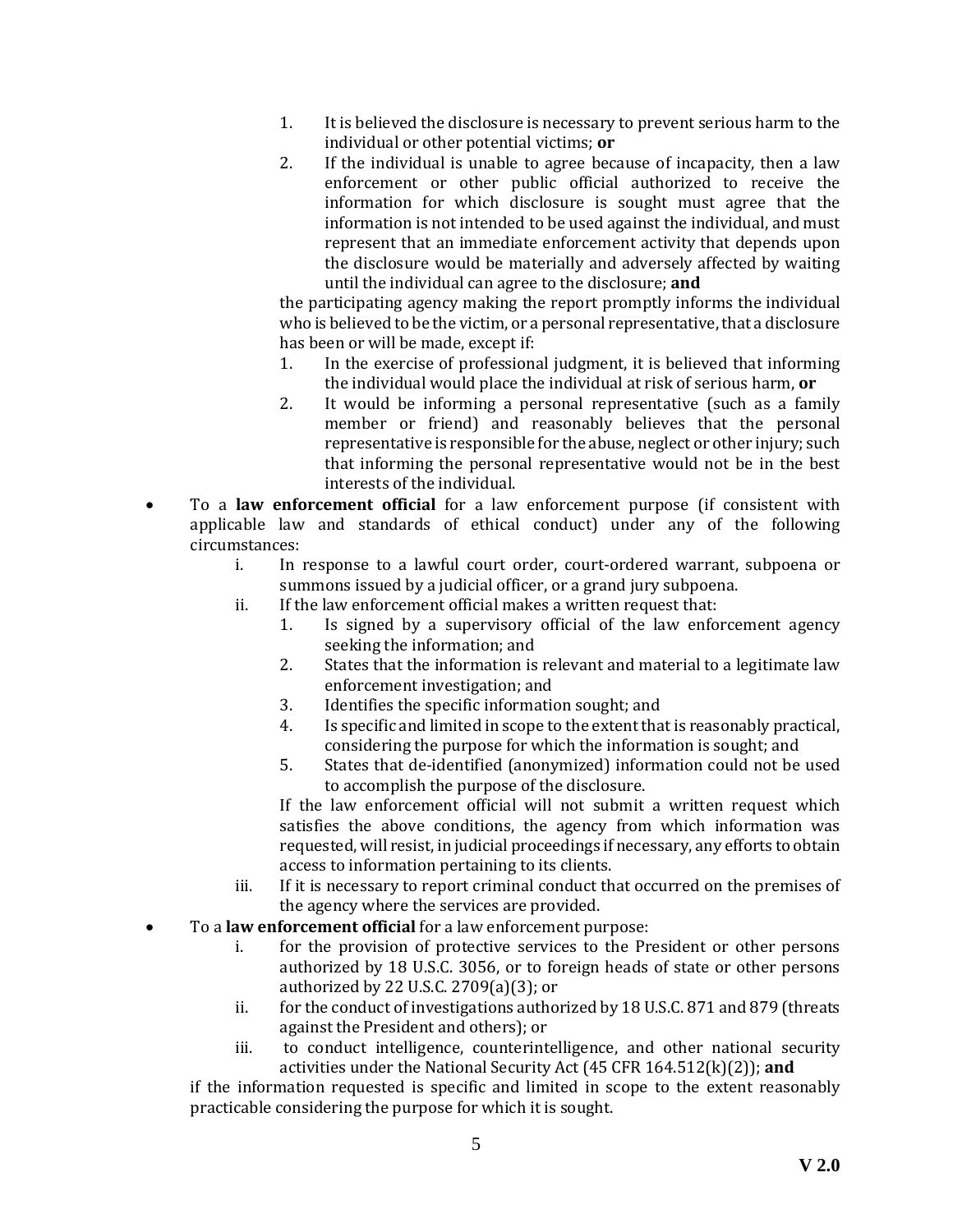- For **academic research purposes,** release of your PII (personally identifiable information) will be allowed, only if the research is:
	- Conducted by an individual or institution that has a formal relationship with a participating agency in the Chicago HMIS Collaborative if the research is to be conducted by either:<br>1. an *individual* emp
		- 1. an *individual* employed by or affiliated with the organization for use in a research project conducted under a written research agreement approved in writing by an Agency Executive (other than the individual conducting the research); or
		- 2. an *institution* for use in a research project conducted under a written research agreement approved in writing by the Agency's Executive;

**and**

- ii. The formal relationship is defined in a written research agreement that:
	- 1. establishes rules and limitations for the processing and security of PII during the research;
	- 2. provides for the return or proper disposal of all PII at the conclusion of the research;
	- 3. restricts additional use or disclosure of PII, except where required by law; and
	- 4. requires that each recipient of PII formally agrees to comply with all terms and conditions of the agreement; and
	- 5. specifies that only aggregate data will appear in any publication or research report, and that no PII will be released by the researcher.

Please **note** that the Chicago HMIS Collaborative **requires** an academic researcher/ research organization to obtain approval from an Institutional Review Board, Privacy Board or other applicable human subjects protection institution, prior to any release of data. (A written research agreement that complies with all the requirements listed above **does not** constitute a substitute for approval from one of these institutions.)

# **E.** Your Rights

#### **Obtain an electronic version or paper copy of your information/Ask to correct or amend your information**

- You have the right to inspect and obtain a copy of your information for as long as it is kept in the HMIS, except for case notes and for information compiled in reasonable anticipation of, or for use in, a legal proceeding.
- You have the right to request correction of your information in the HMIS if your information is inaccurate or incomplete. If agreed that the information is inaccurate or incomplete, it may be corrected or supplemented with additional information.
	- The participating agency that you are working with must respond to your request within a reasonable time frame (up to 5 business days).
- Your request for inspection or to obtain a copy of personal information may be denied if:
	- i. the information was compiled in reasonable anticipation of litigation or comparable proceedings;
	- ii. the information is about another individual;